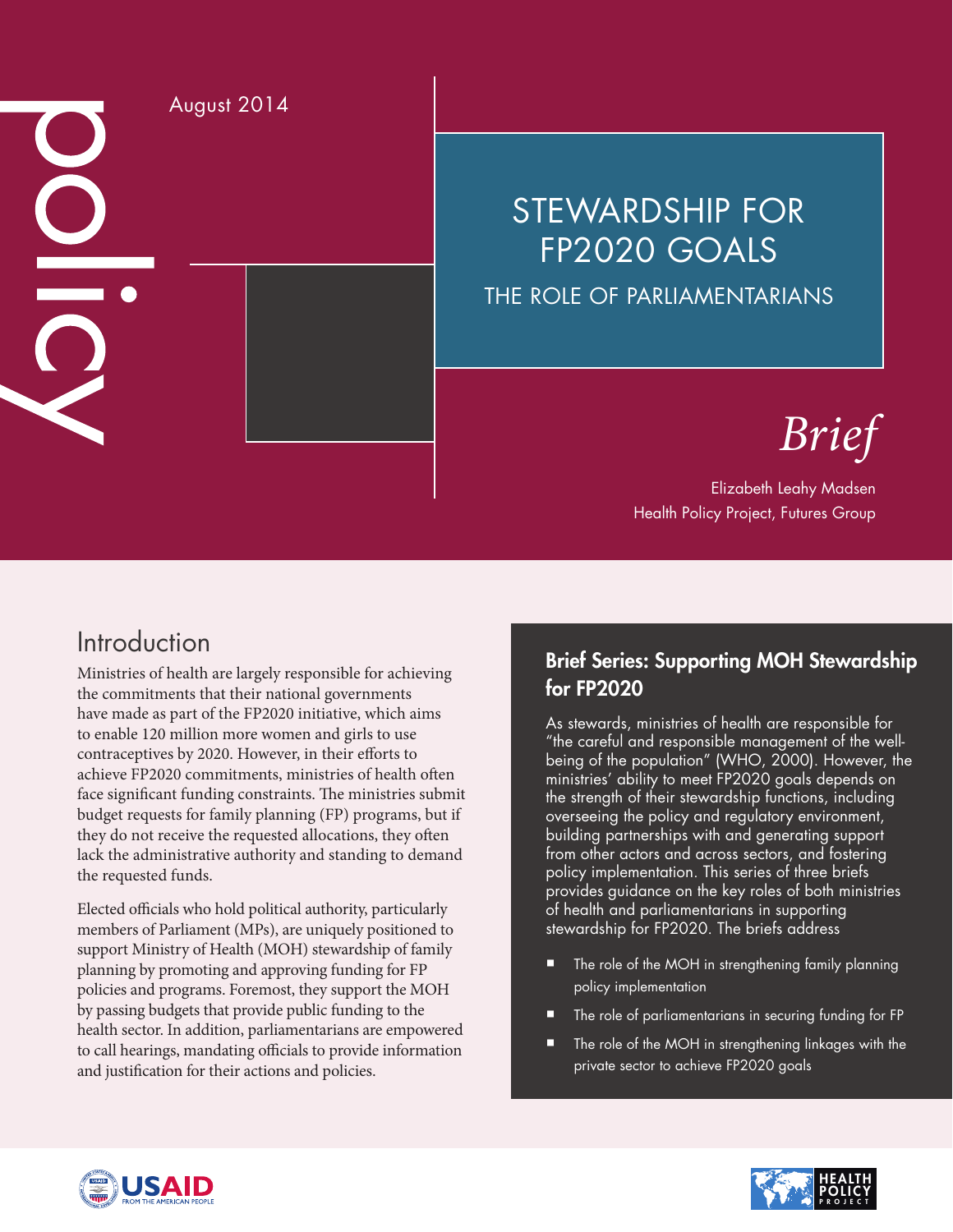Parliamentarians can also raise the political profile of FP by serving as conduits between the MOH and the populations they serve. MPs are the targets of advocacy by civil society organizations (CSOs), which provide them with information about the problems affecting their constituents. In turn, MPs can use this information when advocating to their fellow government officials. MPs' position and authority afford them direct, high-level access to other policymakers. When politicians champion a cause, they can amplify the message and increase the likelihood of achieving the goal.

The USAID-funded Health Policy Project, including its partner, Partners in Population and Development Africa Regional Office (PPD ARO), has been working to build capacity for FP policy advocacy in several African countries. Drawing from these experiences, this brief describes four skills that MPs can develop and strengthen to more effectively lobby for, demand, and secure policy change and increased funding for FP:

- 1. Identify decisionmakers who will support FP
- 2. Use evidence to build support for a policy change
- 3. Map barriers to the achievement of policy goals
- 4. Design an advocacy strategy

### Skill: Identify Decisionmakers Who Will Support FP

MPs have greater access to policymakers than civil society and, often, MOH officials; they can secure meetings with ministers of finance and other high-level officials. Compared to MOH officials, MPs' political position as arbiters of the national budget enables them to communicate more quickly and on a more equal footing with the Ministry of Finance (MOF). They can also generate significant media attention and rally members of the public to raise the profile of an issue among their policymaking peers. While MPs have fairly broad access to decisionmakers, they must reach out strategically to those who can influence relevant policies or are likely to become allies and provide high-visibility support.

To be able to identify which decisionmakers to target, MPs must develop their skills in assessing and analyzing responsibilities. Generally, beyond Parliament, officials at the MOF and other agencies are responsible for budget allocations, while the authority to make policy and regulatory changes as part of FP2020 commitments

may rest within the MOH. MPs and MOH officials can work together to identify political and funding bodies that have direct oversight roles or other influence on FP issues. These may include the MOF and parliamentary committees on budget, health, social affairs, and women and youth. Existing networks can be vital sources of support (e.g., country chapters of the Network of African Women Ministers and Parliamentarians).

In many countries, decentralization has introduced new stakeholders for FP, with authority diffused among significantly more entities and leaders. Some newly empowered local leaders have used their unilateral power to implement policies that restrict rather than expand access to FP. In the Philippines, for example, the mayor of Manila issued a stringent executive order in 2000 that prohibited the public distribution of family planning supplies and contributed to a 77 percent drop in the contraceptive prevalence rate within four years (Lee et al., 2009). When local-level health officials must comply with such political demands, decentralization can lead to policies or practices that restrict couples' FP options, in the absence of the review, debate, or oversight that Parliament or another national-level political body might have provided. However, when regional and locallevel parliaments and councils are created as part of the decentralization process, they can provide forums to engage with CSOs and advocate on behalf of constituents who might not have access to policymakers at the national level, including women in need of contraception.

#### Case Study: Identifying Target Decisionmakers in Ethiopia

In 2012, a delegation of Ethiopian MPs from three parliamentary committees (Social; Budget and Finance; and Women, Children and Youth), each with oversight of issues related to FP, participated in a policy training by HPP and PPD ARO and made commitments to increase the national budget for reproductive health by 1 percent and for FP commodities by 3 percent within one year. The Federal Ministry of Health (FMOH) budget is submitted to and finalized by the Ministry of Finance and Economic Development (MOFED) before being presented to Parliament for approval, so the parliamentarians decided to focus their advocacy efforts on MOFED. They secured a meeting with MOFED officials, during which they made a case to increase the health budget channeled to FMOH.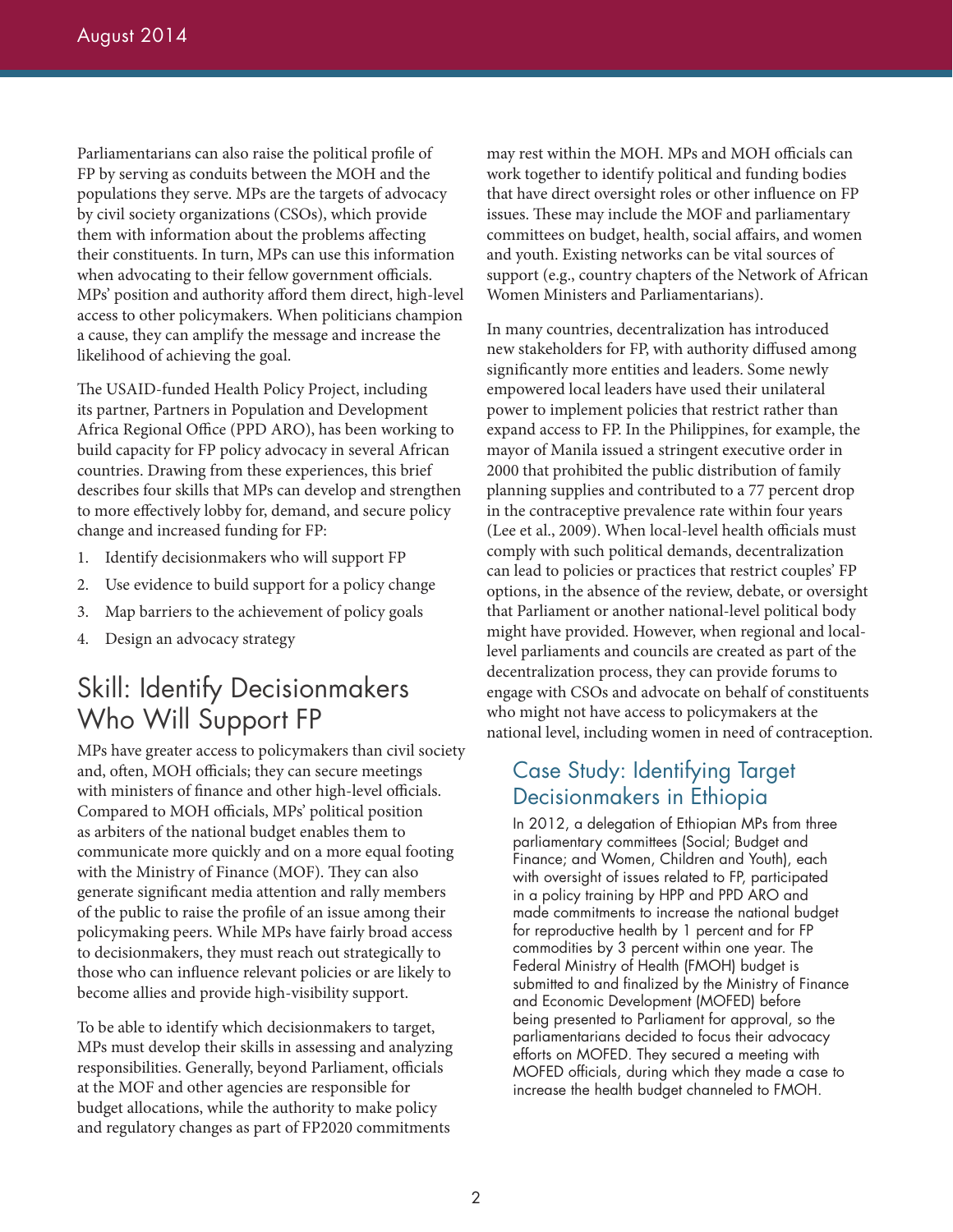Parliamentarians from the three committees followed up with a budget analysis meeting with FMOH and MOFED. The combined outreach efforts of MPs and FMOH staff led to a major increase in the funding request for fiscal year (FY) 2013–14, from US\$194 million to US\$247 million for the health budget and from US\$56 million to US\$150 million for the budget line for FP. The engagement of parliamentarians raised the visibility of FP and overall health funding among key decisionmakers, generating increased support within the influential MOFED. Building support within MOFED was a critical step toward success.

### Skill: Use Evidence to Build Support for a Policy Change

Countries have made various types of FP2020 commitments, ranging from quantified budget increases to improvements in the FP policy and service environment. All types of commitments require a solid base of evidence to win support among decisionmakers, who may face competing demands for a limited amount of funding or feel unprepared to approve new guidelines given their limited specialized knowledge of FP. MPs, who understand the budgetary and legislative issues that fall within their authority, and MOH officials, who have access to evidence and monitoring data, can work together to translate commitments into concrete requests that are achievable within the bounds of a parliamentary session or fiscal year. The specific policy request can then be disseminated among a broader set of stakeholders who are positioned to consolidate support among key institutions and decisionmakers.

#### Case Study: Building Support for a Funding Increase in Ethiopia

Armed with evidence from demographic and health indicators, in January 2013 a group of MPs from three parliamentary committees created a strategy to disseminate this evidence and use it to demonstrate an existing need for FP. The MPs organized a panel discussion that was attended by more than 350 parliamentarians and about 125 other stakeholders (including representatives from FMOH, MOFED, and line ministries; health institutions, nongovernmental organizations (NGOs), and development partners; and service providers in public facilities). During this meeting, one of the MPs presented a paper on the need to increase the health budget and the budget for FP.

One week later, the same MP presented a position paper on the floor of Parliament, with 540 other MPs in attendance. In both presentations, the MP described the situation of FP in Ethiopia in clear terms, supported by evidence from demographic and health indicators, and called on the government to increase the health budget so the country can meet the Millennium Development Goals. Her clear funding request, backed up by compelling and relevant data, raised the profile of the issue and broadened the base of support among MPs and other policymakers.

### Skill: Map Barriers to the Achievement of Policy Goals

To effectively map barriers, MPs must develop an understanding of the policy, political, regulatory, funding, and other contexts that shape and can inhibit the achievement of FP2020 commitments. High-level officials may not have known of these barriers when the commitments were planned and announced. Similarly, MPs work across many sectors and may not be aware of specific barriers to improving access to or use of FP. The MOH and civil society can ensure that MPs are informed of key obstacles to achieving national goals and can plan how to overcome them.

#### Case Study: Mapping Barriers in Malawi

In Malawi, MPs mapped a critical barrier to improving FP when they learned that a year after the country's new FP commodities budget line was established, no funding had been attached to it. In response, they declared that they would not pass the annual budget unless the commodities line had funding attached, which drew substantial media coverage. As a result, the MOF allocated approximately US\$80,000 to the FP budget.

The following year, the MPs kept a critical eye on the MOH and the FP commodities budget line, and worked with the MOH to ensure that the allocated funding was fully disbursed to purchase commodities. They also lobbied both the MOH and MOF for increases in the FP and overall health budgets. In response, the MOH confirmed that it would more than double its request for FP in the FY14–15 budget, and would also increase the overall health sector budget request by more than 50 percent. Now that the MPs have identified the allocation step as a potential barrier, they are better prepared for ongoing efforts to ensure funding.